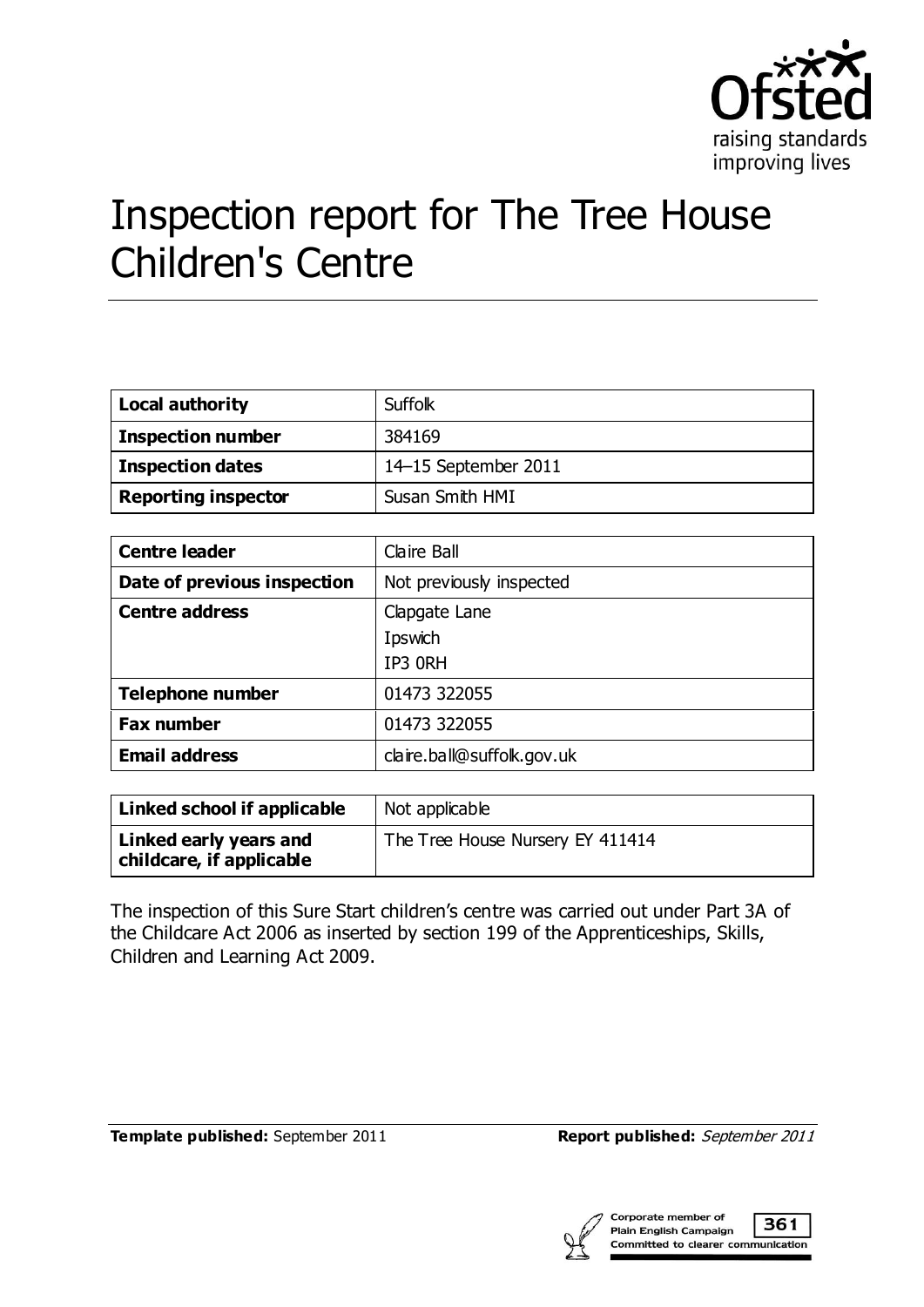The Office for Standards in Education, Children's Services and Skills (Ofsted) regulates and inspects to achieve excellence in the care of children and young people, and in education and skills for learners of all ages. It regulates and inspects childcare and children's social care, and inspe cts the Children and Family Court Advisory Support Service (Cafcass), schools, colleges, initial teacher training, work-based learning and skills training, adult and community learning, and education and training in prisons and other secure establishments. It assesses council children's services, and inspects services for looked after children, safeguarding and child protection.

If you would like a copy of this document in a different format, such as large print or Braille, please telephone 0300 123 1231, or email enquiries@ofsted.gov.uk.

You may reuse this information (not including logos) free of charge in any format or medium, under the terms of the Open Government Licence. To view this licence, visit www.nationalarchives.gov.uk/doc/open-government-licence/, write to the Information Policy Team, The National Archives, Kew, London TW9 4DU, or email: psi@nationalarchives.gsi.gov.uk.

This publication is available at www.ofsted.gov.uk/publications/100080.

To receive regular email alerts about new publications, including survey reports and school inspection reports, please visit our website and go to 'Subscribe'.

Piccadilly Gate Store Street Manchester M1 2WD

T: 0300 123 1231 Textphone: 0161 618 8524 E: enquiries@ofsted.gov.uk W: www.ofsted.gov.uk

No.100080 © Crown copyright 2011

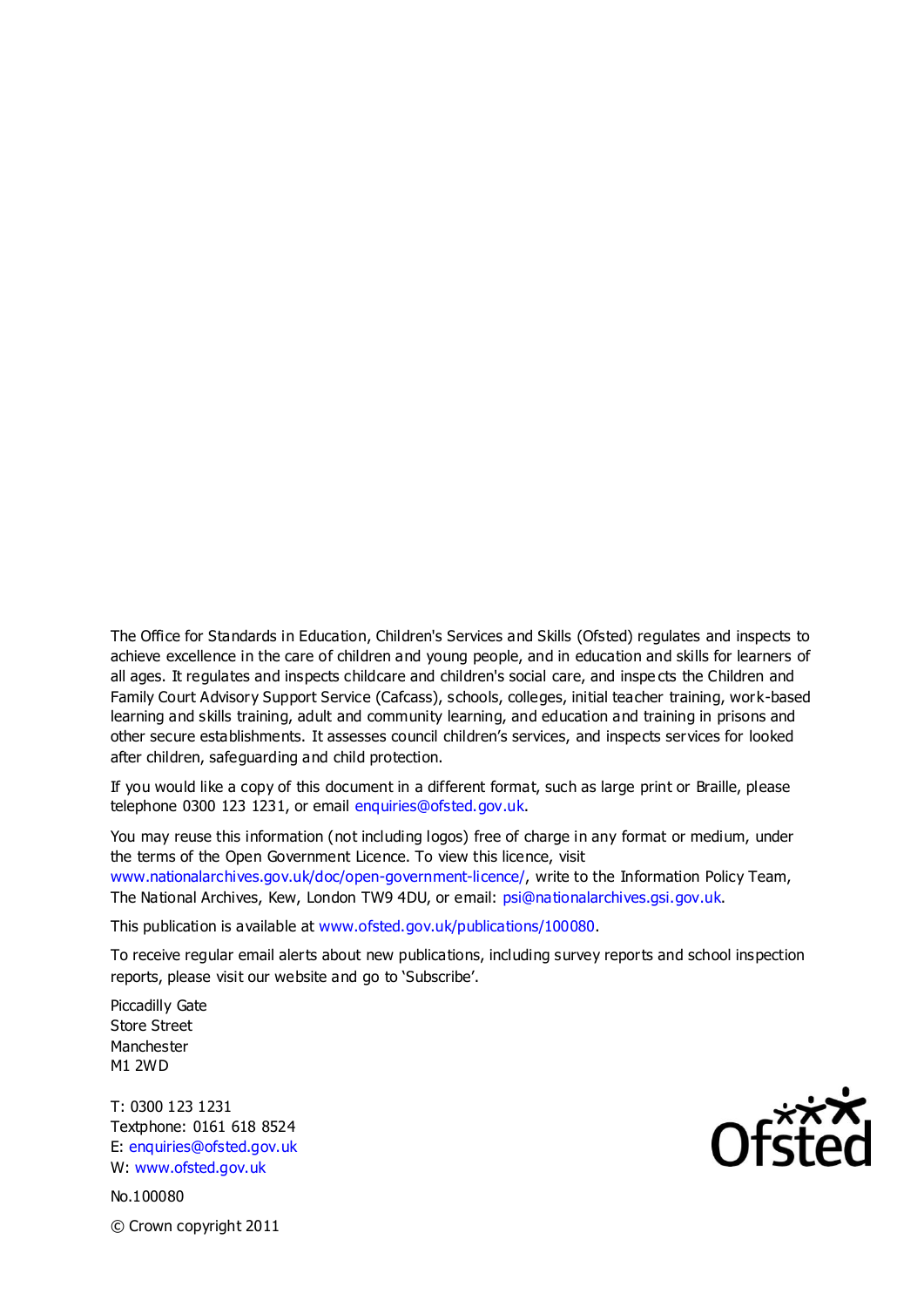

# **Introduction**

The inspection addresses the centre's contribution to:

- $\blacksquare$  facilitating access to early childhood services by parents, prospective parents and young children
- maximising the benefit of those services to parents, prospective parents and young children
- $\blacksquare$  improving the well-being of young children.

The report is made to the local authority and a copy is sent to the children's centre. The local authority may send the report to such persons it considers appropriate and must arrange for an action plan to be produced in relation to the findings in this report.

This inspection was carried out by one of Her Majesty's Inspectors and an early years inspector.

The inspectors held meetings with the centre manager, representatives from health services, partnership agencies and the local authority, the staff team, nursery staff, parents and carers.

They observed the centre's work, and looked at a range of relevant documentation.

# **Information about the centre**

The Tree House Children's Centre developed from a Sure Start local programme and was the first designated children's centre in Suffolk in April 2004. The current manager was recently appointed to the post in a permanent capacity after several months of carrying out the role in an acting capacity. She also manages one other children's centre serving the North East Ipswich Locality.

The reach area has high levels of unemployment, teenage pregnancies and low educational expectations in schools. Cases of child poverty and the proportions of families on benefits and/or living in unsuitable housing are high. Most children enter early years provision with a much narrower range of skills and knowledge than is typically expected for their age. The local population is mostly White British with a growing percentage from other minority ethnic groups including those from Asian, Portuguese and Eastern European backgrounds. The percentage of families where English is not the first language is increasing.

The centre is located in one building which is a converted public house with a halfacre urban garden. It provides the full core offer including family support, child and family health services and has good links with Jobcentre Plus. The centre's full daycare provision is delivered by the Tree House Nursery which is incorporated into the main building. The Tree House Nursery has separate inspection arrangements to the children's centre and was last inspected in November 2010.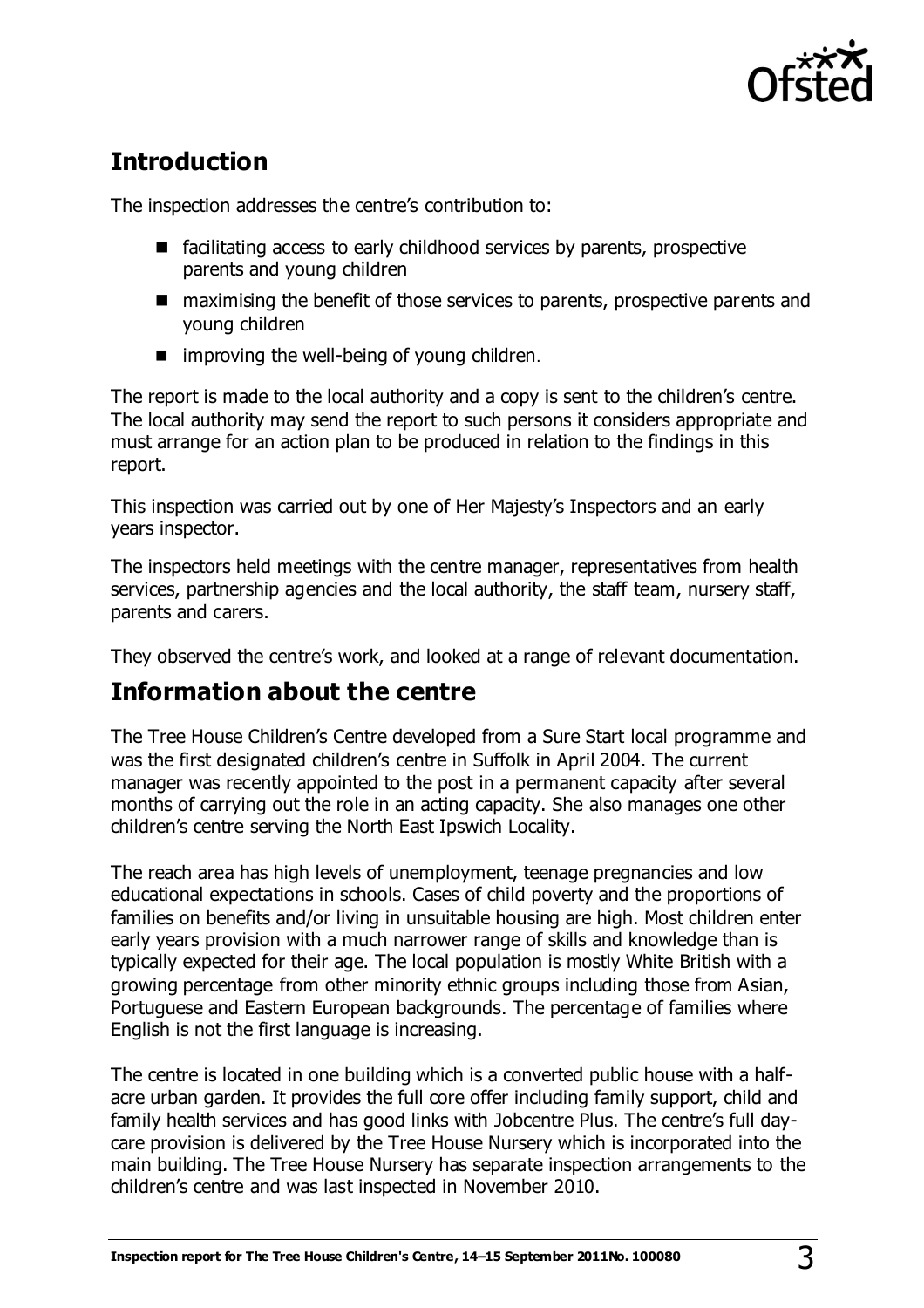

An advisory board acts as a link between the centre's users and the local authority, which is responsible for governance.

# **Inspection judgements**

**Grades: 1 is outstanding, 2 is good, 3 is satisfactory, and 4 is inadequate**

#### **Overall effectiveness**

**The effectiveness of the children's centre in meeting the needs of and improving outcomes for families**

#### **Capacity for sustained improvement**

**The centre's capacity for sustained improvement, including the quality of its leadership and management**

**2 2**

## **Main findings**

Tree House Children's Centre is a well-established and effective children's centre that users say is 'invaluable'. It is welcoming to the community, knows its users well and has a very good understanding of the local area and many of the issues which users face. It offers an environment which is friendly, safe and accessible.

Good leadership by the recently appointed manager has secured significant improvements in a relatively short period of time. These include placing a greater emphasis on outreach provision, strengthening arrangements for safeguarding users, improving staff supervision, and re-establishing an advisory board. She demonstrates a passion and relentless determination to improve the life chances of families in the local community.

The centre has developed good partnerships with a range of other agencies which ensure effective working practices, such as the sharing of information and signposting to each other's services. Procedures for safeguarding are comprehensive and robust. The centre is rightly recognised by users as a place of safety. Relationships with parents and carers are good, and the centre rightly prides itself on the warm welcome it extends to all. Users speak very positively about what the centre provides and say that all staff, without exception, are welcoming and very helpful.

Strong multi-agency working provides clear and carefully targeted support and guidance for families, with the result that their well-being is improved. Assessments of need are thorough, and concerns are followed through with diligence by a range of professionals. Regular meetings about vulnerable children ensure that support is targeted effectively to ensure that levels of care within their families improve. Staff are very caring and work hard to provide a secure and nurturing environment within the centre. Support is carefully tailored to meet the needs of users, especially those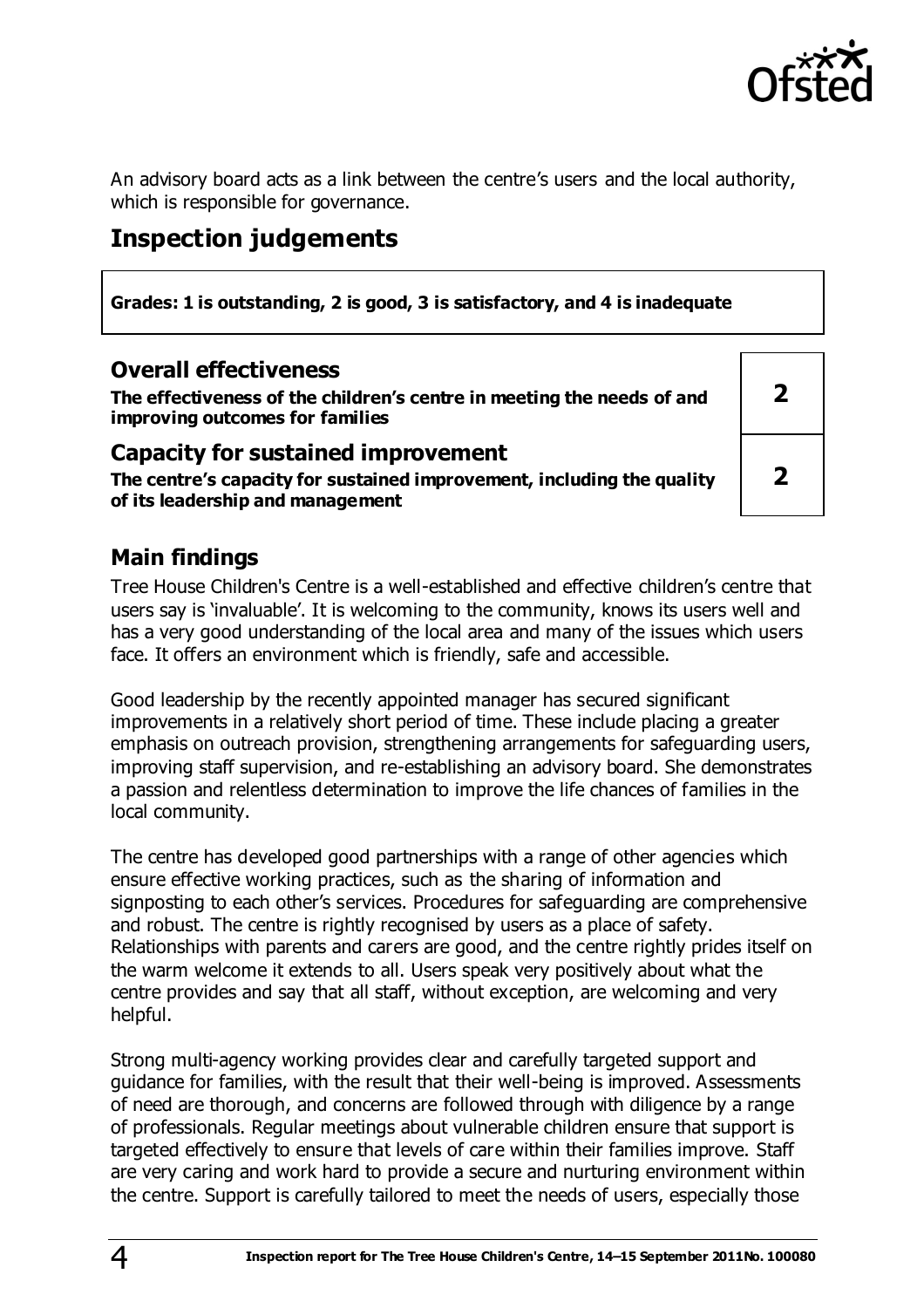

who are in challenging circumstances or in a period of crisis. The centre is inclusive and fully celebrates diversity.

A high priority has been given and continues to be given to improving children's achievements, especially in communication, language and literacy and mathematics. Despite the high quality of activities and childcare provision, the Early Years Foundation Stage Profile scores have shown no improvement over the last two years and the performance remains well below that of Suffolk as a whole. The centre recognises that more needs to be done to improve children's achievements. Plans are in place to liaise with schools and other childcare providers in the area to work together to address this issue.

The centre encourages adults to take part in a range of activities and values their feedback, making changes and introducing new ideas in response to their views. For example, an allotment project was recently introduced in response to users' feedback.

Governance is good, and clear lines of accountability have been established. Staff display a strong sense of teamwork. They are highly self-motivated, resourceful and enthusiastic about providing the best possible levels of service and care for users. The whole staff and leadership team are self-critical and constantly search for ways to do things better. Weekly team meetings focus on performance to ensure families with the greatest needs receive high-quality support.

The centre's self-evaluation is accurate and covers all the necessary areas. The centre successfully identifies areas of strength and weakness. The centre has identified that the mechanisms for collecting, collating and analysing impact data are not sufficiently embedded in its day-to-day practice to fully demonstrate the impact the centre is having in improving outcomes for families. However, case-study evidence is robust and shows considerable impact for the most vulnerable families in the community.

Action planning is sufficient to ensure that the centre continues to improve. However, it does not always contain sharp measurable targets. This hinders the advisory board's ability to fully evaluate the impact of the centre's work and provide challenge.

The centre's recent progress and the energy with which weaknesses are currently being tackled are indicative of its good capacity to sustain improvements.

#### **What does the centre need to do to improve further?**

**Recommendations for further improvement**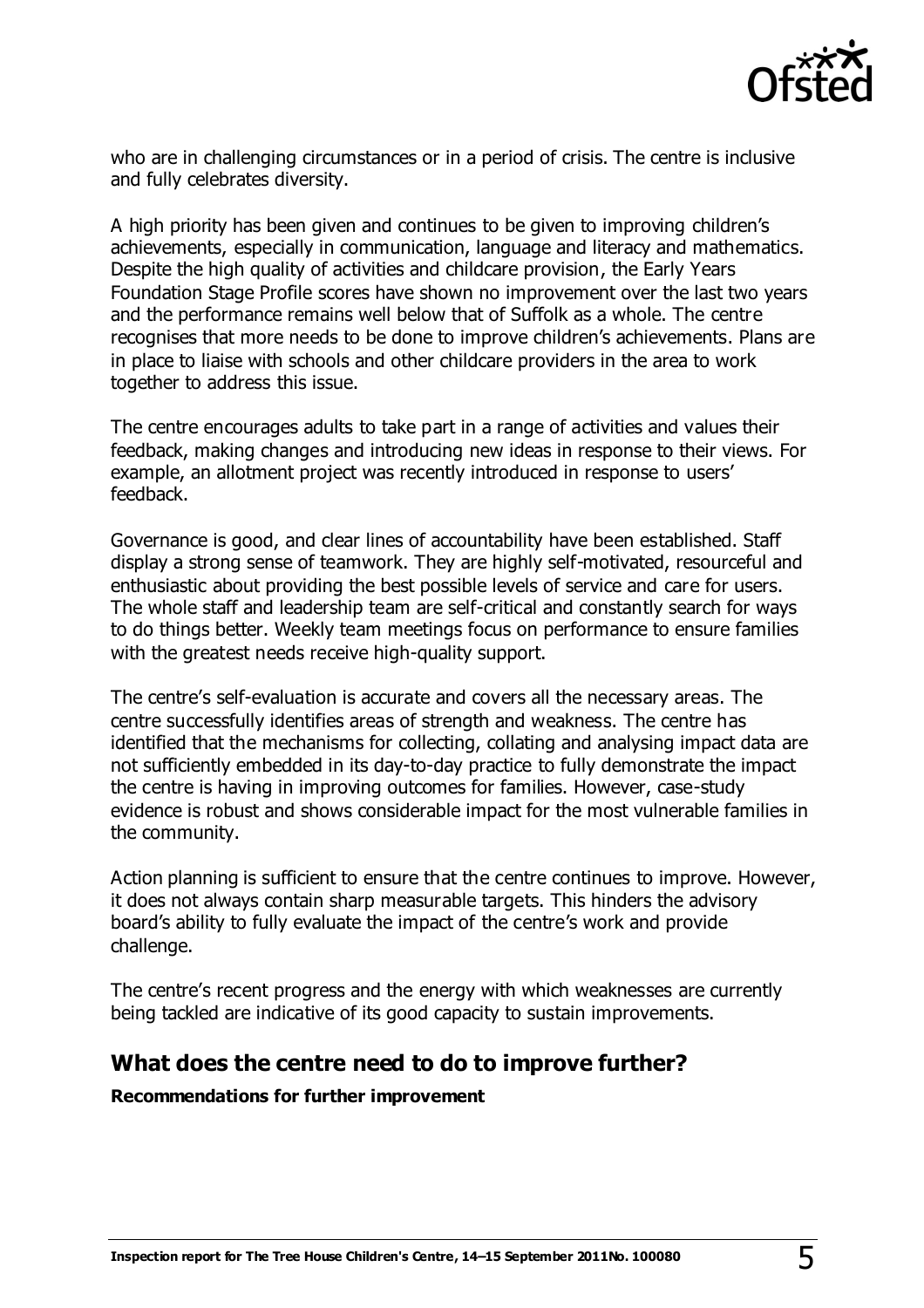

- Continue to work with the local authority, local schools, local childcare providers and childminders to develop strategies to improve children's achievements, especially with regard to communication, language and literacy and mathematics.
- Ensure the action plan contains sharp measureable targets to enable the advisory board to provide challenge.
- Sharpen the approach to collecting, collating and analysing impact data, so that the centre is able to prove that it is making a difference for all its users.

## **How good are outcomes for families? 2**

The centre offers a broad range of programmes to families to help improve their physical and emotional health. Analysis of data indicates that the number of children under five who are obese is falling and that the centre is starting to have an impact on increasing the number of new mothers starting breastfeeding and continuing breastfeeding after six weeks. Users' understanding of how to promote their own good health is developing through the implementation of a 10-week healthy lifestyle programme. This covers relevant topics such as healthy eating, exercise and dental health. Mothers who have had post-natal depression or adults who have had other health-related problems comment with gratitude on the positive impact which health professionals working at the centre have had on their lives.

As a result of the centre's input, children and families make good progress in developing their understanding of safety in and around the home. Attending first-aid courses means that parents and carers learn skills, such as resuscitation techniques, to keep their children safe. Parents and carers report that they are confident that their children are safe while attending the centre because of the security systems in place and staff's attentiveness. Good support is given to families who are subject to child protection plans in order to safeguard vulnerable children.

Users express verbally and through the written evaluations that they very much enjoy the activities offered. 'Stay and Play' sessions are extremely well attended and encourage parents to engage in meaningful play with their children as well as providing them with interesting ideas to try with their children at home. Parents feel empowered to learn and develop their own skills and knowledge through the good range of good quality courses available. Many parents have undertaken courses to help them with parenting. Other courses help to support parents in their own wellbeing, such as those about building confidence and for developing greater assertiveness. Parents are empowered to believe in themselves as parents and develop positive attachments with their children.

Despite data that indicate children's achievements at the end of the Early Years Foundation Stage is not improving, assessments of children who attend the nursery currently indicate that children are making good progress in all areas of learning and developing a good range of skills to prepare them for primary school education.

The centre identifies children who are in need and helps their families to access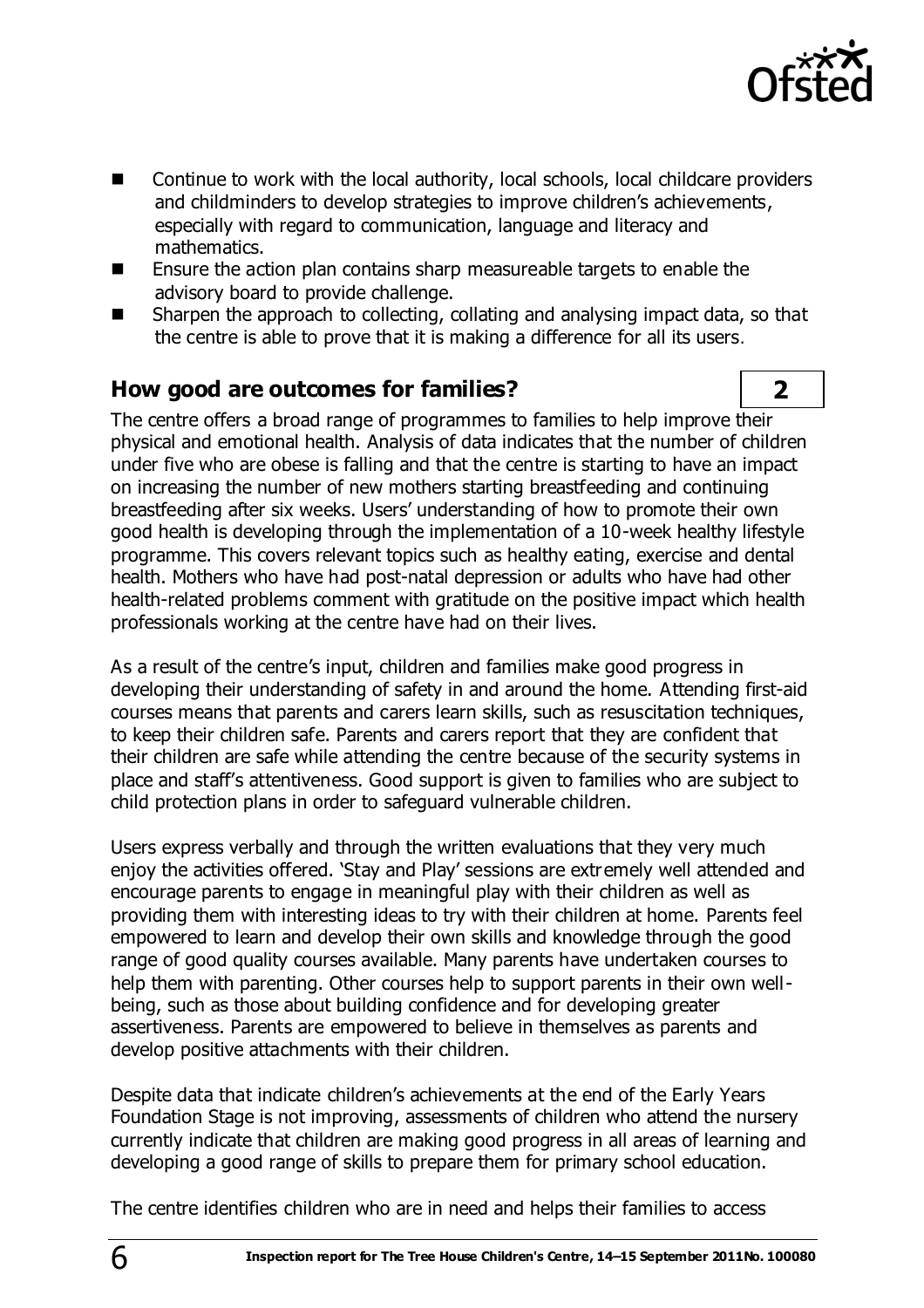

funding for two-year-olds. These children benefit from places within the early years provision. The centre recognises that this is a crucial step in not only educating parents in the benefits of learning through play, but also providing these children with an extra year of education. As a result, these children are less likely to begin school with deficits in their learning ability and social behaviour. Children are supported to settle well into school through a cohesive programme of transition.

The centre provides wide-ranging support for parents and carers which is helping those who access the centre to learn and develop new skills and to improve their prospects for future employment. Some parents comment on how advice from the centre has made a difference within the home, and others on how they have developed self-confidence as a result of courses and one-to-one support. Case studies show how well individual families have progressed in their personal and social development, improved their parenting skills and strengthened their economic stability. The centre has been very successful in ensuring that families are able to access the benefits to which they are entitled to improve their economic well-being. Staff are passionate about their work and have a real desire to make a difference within the local community. Achievement is highly valued and celebrated, which is helping to raise users' aspirations.

Behaviour in and around the centre is good. Relationships within the centre are respectful and adults feel the centre makes a very important contribution to the community. Consequently, users are confident to give their opinions to staff on the activities they attend and issues within the centre. Although the advisory board is newly established, one parent has recently volunteered to take up the role of chair and several other parents have expressed an interest in attending. This allows a formal mechanism for parents' and carers' involvement in strategic decision making and service planning to be developed.

| The extent to which children, including those from target groups, are<br>physically, mentally and emotionally healthy and families have healthy<br><b>lifestyles</b>                                                    | $\mathbf{2}$ |
|-------------------------------------------------------------------------------------------------------------------------------------------------------------------------------------------------------------------------|--------------|
| The extent to which children are safe and protected, their welfare<br>concerns are identified and appropriate steps taken to address them                                                                               | 2            |
| The extent to which all children and parents, including those from<br>target groups, enjoy and achieve educationally and in their personal<br>and social development                                                    | 3            |
| The extent to which children engage in positive behaviour and develop<br>positive relationships and parents, including those from target groups,<br>contribute to decision-making and governance of the centre          | 2            |
| The extent to which children are developing skills for the future and<br>parents, including those from target groups, are developing economic<br>stability and independence including access to training and employment | 3            |

These are the grades for the outcomes for families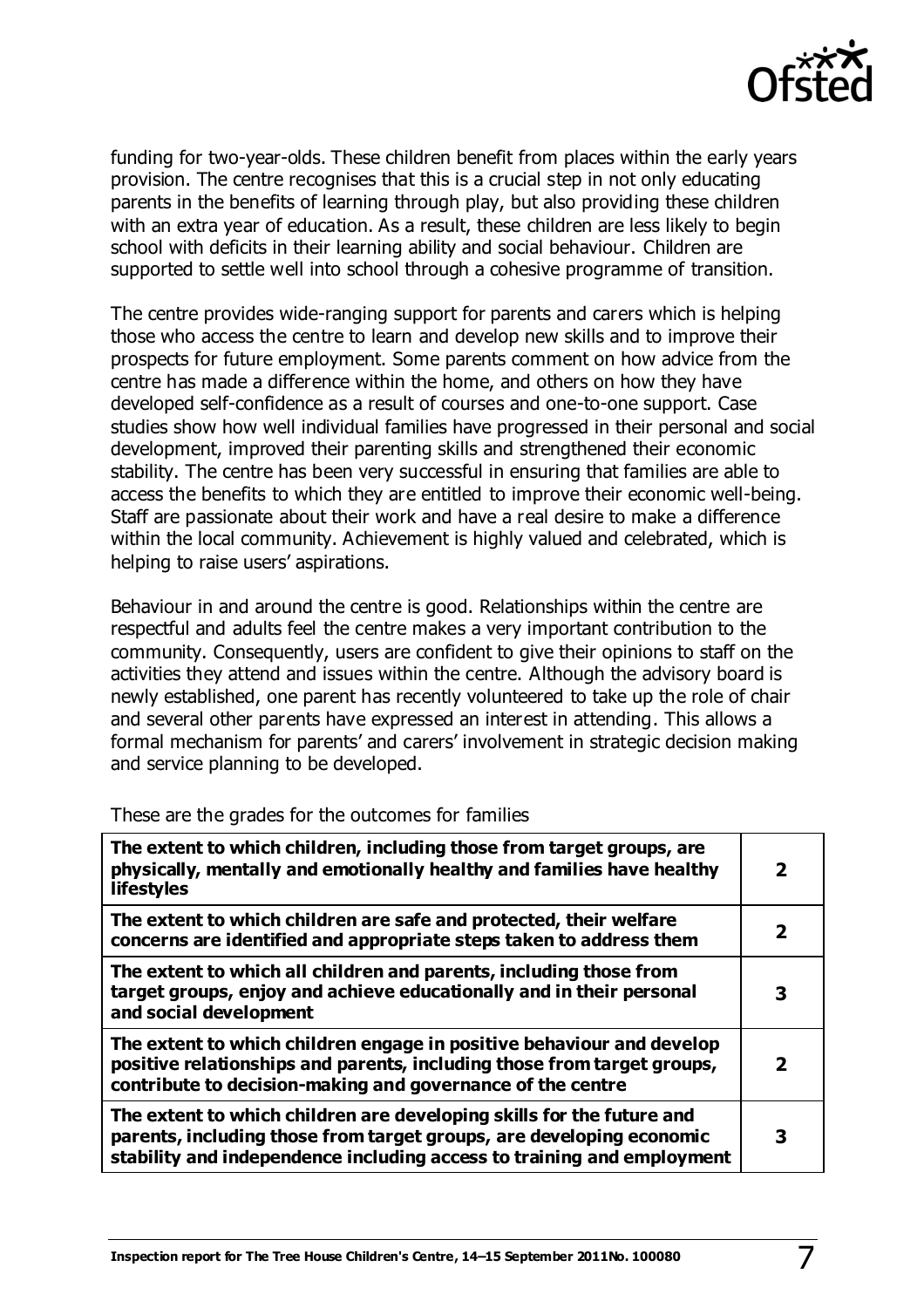

## **How good is the provision? 2**

The centre delivers a good range of services and activities and ensures there is a good balance of universal and targeted services to meet the needs of the community. Good-quality partnership working ensures support for children and families is responsive and effective. Centre users benefit especially well from the breadth of partner organisations with which the centre works. This gives staff the capacity to support a considerable range of needs, such as coping with debt and mental health concerns. Staff are effective in signposting parents to other organisations, and through this, parents are able to access support and advice, for example on giving up smoking and dealing with drug addiction. The commissioning of counselling services has had a significant impact on the mental health of a number of users of the centre.

The quality of the early years provision is good for young children, parents and carers and other users, enabling children to learn and develop across all areas of learning through quality activities and resources that interest and engage them. Initiatives such as providing play session in the families homes, ensuring planning of all activities are linked to the Early years Foundation Stage and the introduction of a 'Little Explores' group which focus on the promotion of early communication and social skills have been introduced to raise children's achievements. However, it is too soon to measure the impact they are having.

The centre has good evidence of how it has enabled users to take on roles and responsibilities and develop their skills for the future; for example, the parent volunteer programme enables parents and carers to take on responsibility and complete courses leading to accredited qualifications. Many users are supported to improve their educational and personal development and to progress to further employment, education and training. Staff skilfully support parents to attend the 'Me, Myself and I' course. This course is very successful in raises self-esteem and the aspirations of those who attend. As a result, many go onto attended other courses.

Staff are effective at assessing the needs of individual children and families who use its services. For example, family support staff spend time getting to know families on a one-to-one basis in their homes before identifying what services may be useful to them. In addition, joint home visits are often made with staff from the referring agency ensuring that outreach provision is carefully focused on the needs of parents and carers. Staff make effective use of the Common Assessment Framework to ensure the individual needs of vulnerable families are identified and planned for.

Care, guidance and support arrangements are effective. Good, tailored support develops families' well-being. The open-door policy provides a listening ear to support children and families all year round. Users feel very well supported, particularly when in times of crisis. This is encapsulated by one user who stated, 'It saved my live,' and 'It stopped me doing things that I did not want to do.' All parents who spoke to inspectors were positive about the centre and articulated clearly the impact different services have had on their families' lives.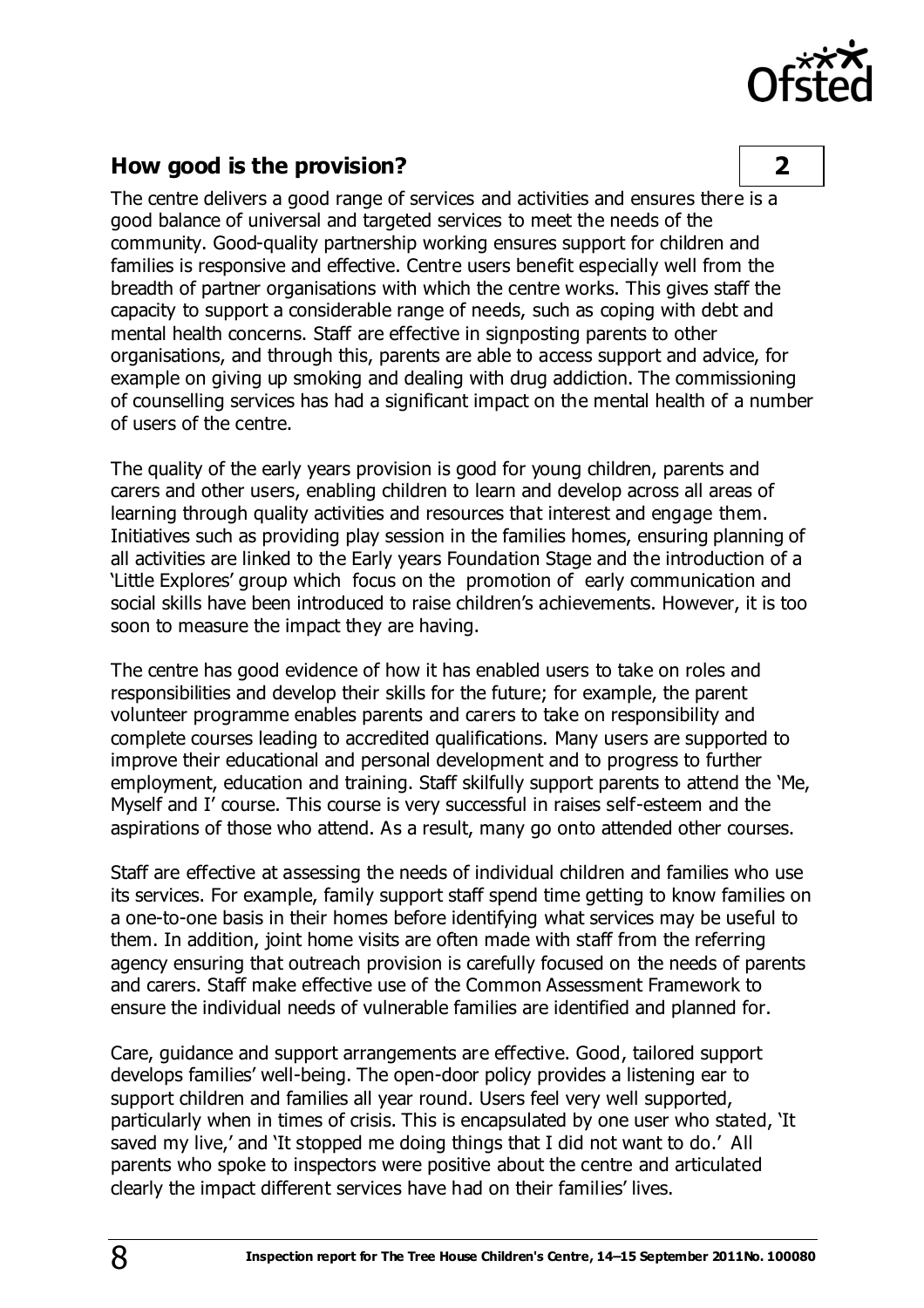

#### These are the grades for the quality of provision

| The extent to which the range of services, activities and opportunities<br>meet the needs of families, including those in target groups         |  |
|-------------------------------------------------------------------------------------------------------------------------------------------------|--|
| The extent to which the centre promotes purposeful learning,<br>development and enjoyment for all families, including those in target<br>groups |  |
| The quality of care, guidance and support offered to families, including<br>those in target groups                                              |  |

#### **How effective are the leadership and management? 2**

The staff work well together, and morale is high as a result. They are focused on local need and improving outcomes for centre users. The manager previously worked within the centre's family support team, so parents and carers have come to know and trust her well. She has high aspirations for the development of the centre and a determination to see projects through.

Staff are clear about their roles and responsibilities. Procedures for performance management are thorough and used well to develop the skills and expertise of centre staff. Staff supervision has become more robust and is valued by staff, as are the professional development opportunities they receive. The local authority provides a clear framework for the centre and effective oversight. Governance and accountability are clear. The advisory board is establishing itself well but it is too early to assess its impact on providing effective challenge and support to the centre.

Partnerships are pivotal to the centre's good work. All partners spoken to were unanimous in their appreciation of the services and support they could access at the centre. One partner said, 'It's a real positive working relationship we have with this centre.' This was supported by another partner who simply said, 'This centre is brilliant in helping us support families.' The work with the health and social work teams is extremely effective. Together, they provide a thorough 'team around the child' approach to ensure that the most vulnerable children and families are protected and cared for.

Rigorous checks ensure that all who work or volunteer in the centre are suitable to work with children and vulnerable adults. Child protection and safeguarding procedures are good. Staff are well trained with regard to safeguarding, and all place a very high priority on ensuring confidentiality. The accommodation, inside and out, is well maintained, and staff conduct regular checks to assess safety.

The centre is collecting a wide range of data. It is able to measure the popularity of some services and can show that the most deprived families in the reach area have been served by the centre in some capacity. The process for evaluation involves others who work and are engaged in the centre. There is some evidence to show the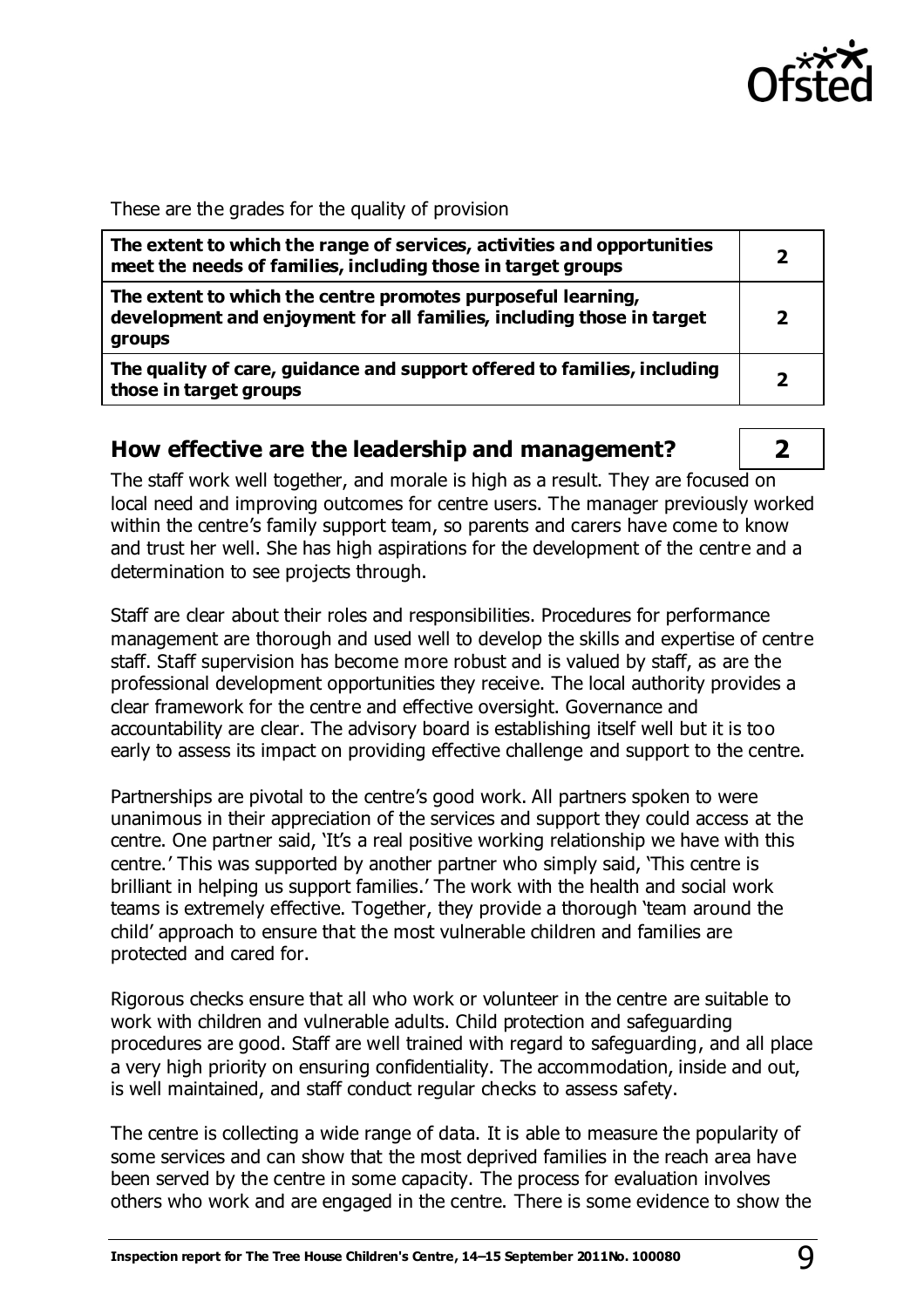

good impact of the centre's work on outcomes, and the centre recognises that the collection of evidence is an area to expand further.

Financial planning is rigorous and funds are used carefully to achieve the best and most appropriate services. The centre maximises the budget's potential. Volunteer parents receive a high level of training which develops their self-belief and skills and enables them to run groups and activities successfully within the centre. Staff and resources are deployed well across the two centres in the cluster to ensure the centre provides good value for money.

The engagement of users is good. There is a range of opportunities for centre users to share their views, contribute ideas and help shape future provision. As a result, users take full ownership of the centre and are very proud of all its services. Consequently, the centre is highly regarded by the local community.

The centre is fully committed to supporting equality and diversity across its area and wider community. It has an inclusive approach towards all services in order to eliminate any discrimination. Children with disabilities are supported well and services are adapted to suit individual need. The 'Home from Home' drop-in has been successful in attracting Bangladeshi families and other minority ethnic families into the centre.

These are the grades for leadership and management

| The extent to which governance, accountability, professional<br>supervision and day-to-day management arrangements are clear and<br>understood                         | $\overline{\mathbf{2}}$  |
|------------------------------------------------------------------------------------------------------------------------------------------------------------------------|--------------------------|
| The effectiveness of evaluation and its use in setting ambitious targets<br>which secure improvement in outcomes                                                       | $\overline{\mathbf{2}}$  |
| The extent to which resources are used and managed efficiently and<br>effectively to meet the needs of families, including those in target<br>groups                   | $\overline{\mathbf{2}}$  |
| The extent to which equality is promoted and diversity celebrated,<br>illegal or unlawful discrimination is tackled and the centre fulfils its<br>statutory duties     | 2                        |
| The effectiveness of the centre's policy, procedures and work with key<br>agencies in safeguarding children and, where applicable, vulnerable<br>adults                | 2                        |
| The extent to which partnerships with other agencies ensure the<br>integrated delivery of the range of services provided by the centre to<br>meet its core purpose     | $\overline{\phantom{a}}$ |
| The extent to which the centre supports and encourages families in the<br>reach area to engage with services and uses their views to develop the<br>range of provision | 2                        |

## **Any other information used to inform the judgements made**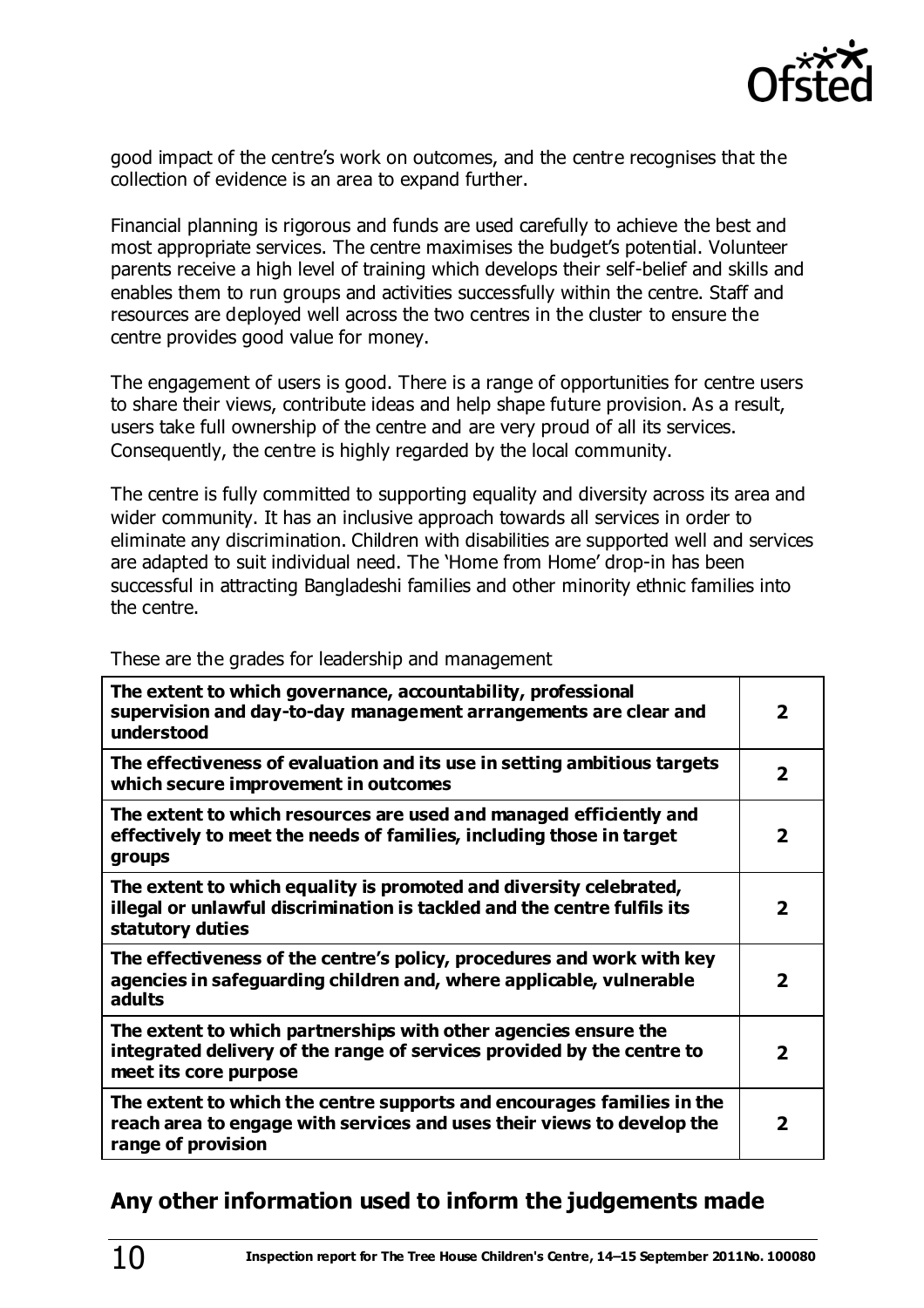

## **during this inspection**

Inspectors took account of the report for The Tree House Nursery which was inspected in November 2011. The setting was found to be good.

Any complaints about the inspection or the report should be made following the procedures set out in the quidance *Complaining about inspections*, which is available from our website: [www.ofsted.gov.uk.](http://www.ofsted.gov.uk/) If you would like us to send you a copy of the guidance, please telephone 0300 123 1231, or emai[l enquiries@ofsted.gov.uk](mailto:enquiries@ofsted.gov.uk).

# **Summary for centre users**

We inspected the The Tree House Children's Centre on 14 and 15 September 2011. We judged the centre as good overall.

To help us make our judgements, we observed activities, looked at documentation and spoke with a large number of service providers, professionals and parents and carers. Thank you very much indeed to all of you who helped us to understand the quality of services provided by staff.

All staff place the utmost importance on you and your families and always provide a listening ear for you. They are passionate about creating a welcoming environment where you feel at home and are able to talk freely about things that matter to you or are causing you concern. As a result, you value the centre, which means you have no hesitation in using the services regularly.

The centre offers a good range of services and activities for all families in the area, which are led by skilled and dedicated professionals. All centre staff are good at guiding you and referring you and your children to other activities and services they think you would benefit from and enjoy. You told us over and over again that coming to the centre had increased your confidence and self-esteem. This is because centre staff and professionals from different agencies work closely with you and with each other to find out exactly what help and support you and your families need and make sure this is provided. A strength of the centre is the care, guidance and support the centre provides for you, often in your own home.

You told us that you think that the centre is a safe place for parents and their children. Inspectors agree with this view and think that staff work very well to ensure the health and safety of all who use the centre.

At the moment, the centre leaders are in the early stages of collecting information about the centre's success and using this to help develop further services. We have asked them to sharpen the approach to collecting, collating and analysing impact data, so that the centre is able to prove that it is making a difference for all its users. However, they have a good understanding of your needs and a great determination to keep on improving.